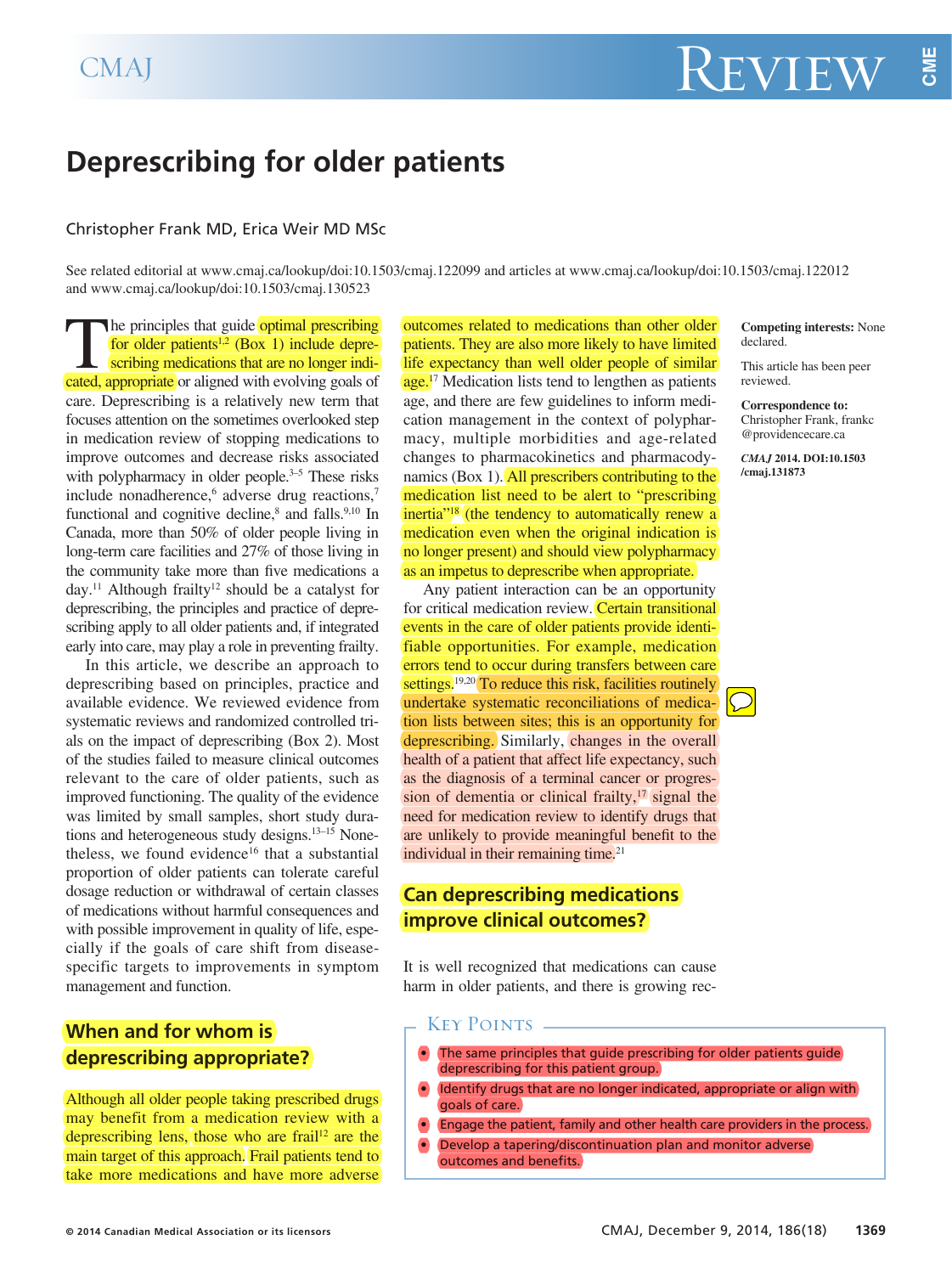ognition that careful adherence to disease-specific guidelines in frail patients can result in increased risks of drug interactions and adverse reactions.22

Despite this context, the evidence to support deprescribing as a broad strategy to improve clinical outcomes in older patients is weak. According to three recent reviews, $13-15$  most of the trials studying deprescribing failed to measure clinical outcomes relevant to the care of older patients, such as improved functioning, and were limited by small samples and short study durations. Although many of the interventions involved pharmacists, the engagement between the pharmacist and prescriber was not adequately described,<sup>14</sup> and few studies incorporated patient perspectives. Heterogeneity in study design, sample selection, choice of outcome measure and intervention made it difficult to synthesize results and draw conclusions.

Nonetheless, when the evidence about deprescribing is organized by the intentions to stop drugs that are no longer indicated, that are no longer appropriate or that no longer align with goals of care, deprescribing appears to be potentially helpful without causing substantial harm, if done well.

#### Box 1: Principles to guide prescribing and deprescribing medications in older patients<sup>1,2</sup>

Pharmacokinetics: what the body does to the drug; what factors determine the concentration of the drug at the target receptor or organ

*Absorption:* little change due to aging alone, but it can be affected by medications and conditions common in older people

*Distribution:* increased fat:water ratio with aging; protein binding may be affected by malnutrition or medical conditions

*Metabolism/excretion:* decrease in some liver metabolism with aging may affect different drugs differently; decrease in renal excretion with aging may affect drugs dependent on kidneys for excretion

**Pharmacodynamics:** what the drug does to the body; what factors affect whether medication will have a greater or lesser affect with same serum concentration

#### Prescribing tips

- Remember that medications may cause illness
- Know the patient and his or her current medications (and how they are taken)
- Consider nonpharmacologic therapy
- Know the pharmacology of the prescribed drugs
- Keep drug regimens simple
- Establish treatment goals at the time of prescription
- Strive for a diagnosis before prescribing; if a therapeutic trial is done, stop medications if treatment goals are not reached
- Encourage the patient to be a responsible medication user and to participate in his or her medication management
- Consider the patient's current medications and medical conditions before adding or changing new medications
- **Start low, go slow (but get there!)**
- Monitor closely for adverse effects when starting or stopping medications
- Manage the whole of the patient's treatment regimen

### **Drugs that are no longer indicated**

A systematic review of 31 trials involving older adults, published in 2007, examined the benefits and harms of withdrawing medications felt to be no longer indicated.16 The studies focused on the complete withdrawal of one of four classes (benzodiazepines, antihypertensives, diuretics for indications other than heart failure and antipsychotics). Although the included studies were limited by small samples and short durations, the results showed that a substantial proportion of participants could tolerate withdrawal of one of these classes and experienced benefits of reduced risk of falling (e.g., psychotropic medication withdrawal, hazard ratio 0.34, 95% confidence interval  $0.16-0.74$ <sup>23</sup> and improvement in total memory test scores (e.g., benzodiazepine withdrawal,  $p < 0.004$ .<sup>24</sup>

These results are borne out in current clinical practice. It is almost conventional wisdom that tapering benzodiazepines<sup>25</sup> can improve cognition and reduce the risk of falls. The recent changes in clinical practice guidelines to relax targets for blood pressure (e.g.,  $150/90$  mm Hg)<sup>26,27</sup> and blood glucose (hemoglobin  $A_{1c}$  concentration)  $\leq$  7.5%)<sup>28</sup> in older patients is informed by the trade-off between the risk of vascular events with the risk of falling because of orthostatic hypoten- $\sin^{29}$  or hypoglycemia. Likewise, there is evidence that a systematic approach to reduce the prescribing of antipsychotics for behavioural symptoms of dementia when stable allows many people to be off medications for sustained periods of time or indefinitely.30

**Drugs that are no longer appropriate**

A recent Cochrane review<sup>31</sup> concluded that systematic medication reviews involving a pharmacist working closely with the physician and the patient or caregiver results in a substantial reduction in inappropriate prescribing, either through medication substitution or discontinuation. The results from these studies do not clarify whether improving appropriateness of prescribing improves clinical outcomes; however, this association may be inferred from the evidence about

#### Box 2: Evidence for this review

We included published systematic reviews that were known to us. We then searched the databases Embase and MEDLINE using the terms "deprescribing" and "drug withdrawal" to identify additional systematic reviews as well as reports of randomized controlled trials of deprescribing published from January 2010 to March 2014. We restricted our review to articles published in English that had a study population aged 65 years or more.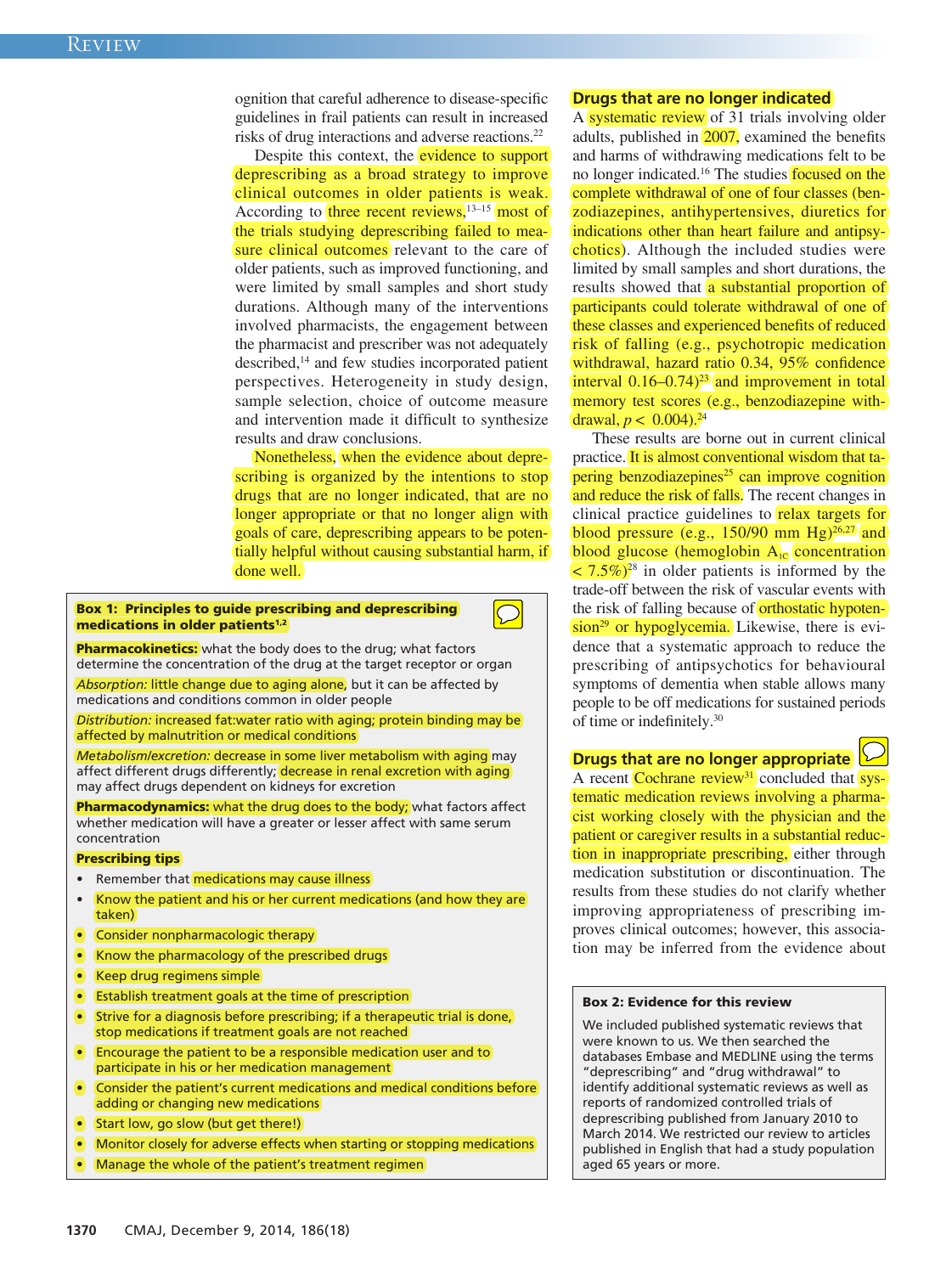risk of adverse outcomes used to construct tools to identify inappropriate medications in older patients, such as the Beer criteria.32

#### **Drugs that no longer align with goals**

Frail patients or their substitute decision-makers may shift treatment goals away from prolonging life to controlling symptoms or maximizing function. Eliciting preferences and perspectives on outcomes and goals of therapy is important to guide decisions to reduce or stop medications. In their work on universal health outcomes, Tinetti and colleagues<sup>33</sup> found that the proportion of older patients who identified reducing the risk of falls as their priority equalled the proportion who prioritized stroke prevention with use of antihypertensives. Decreasing the dose or stopping an antihypertensive medication may be an acceptable choice for someone who has had frequent falls or has limited function, a poor prognosis or recent hip fracture, even at the cost of increased stroke risk. More studies are needed to

assist with these difficult discussions and decisions about preferences and trade-offs.

# **What are some of the guiding principles and steps involved in deprescribing?**

In the absence of clear evidence about the best approach to deprescribing, a structured stepwise approach is recommended (Figure 1, Table 1).3,4 Either a specific clinical concern or a routine medical review may prompt deprescribing. The first step is to ask the patient to bring in all prescribed and over-the-counter medications for a visual "brown bag review" by the physician, nurse or pharmacist. This exercise provides a lot of information about the patient's understanding of and attitudes toward his or her medications and pill-taking habits. The resulting list of current medications should be cross-referenced with the chart and the pharmacy list when possible.

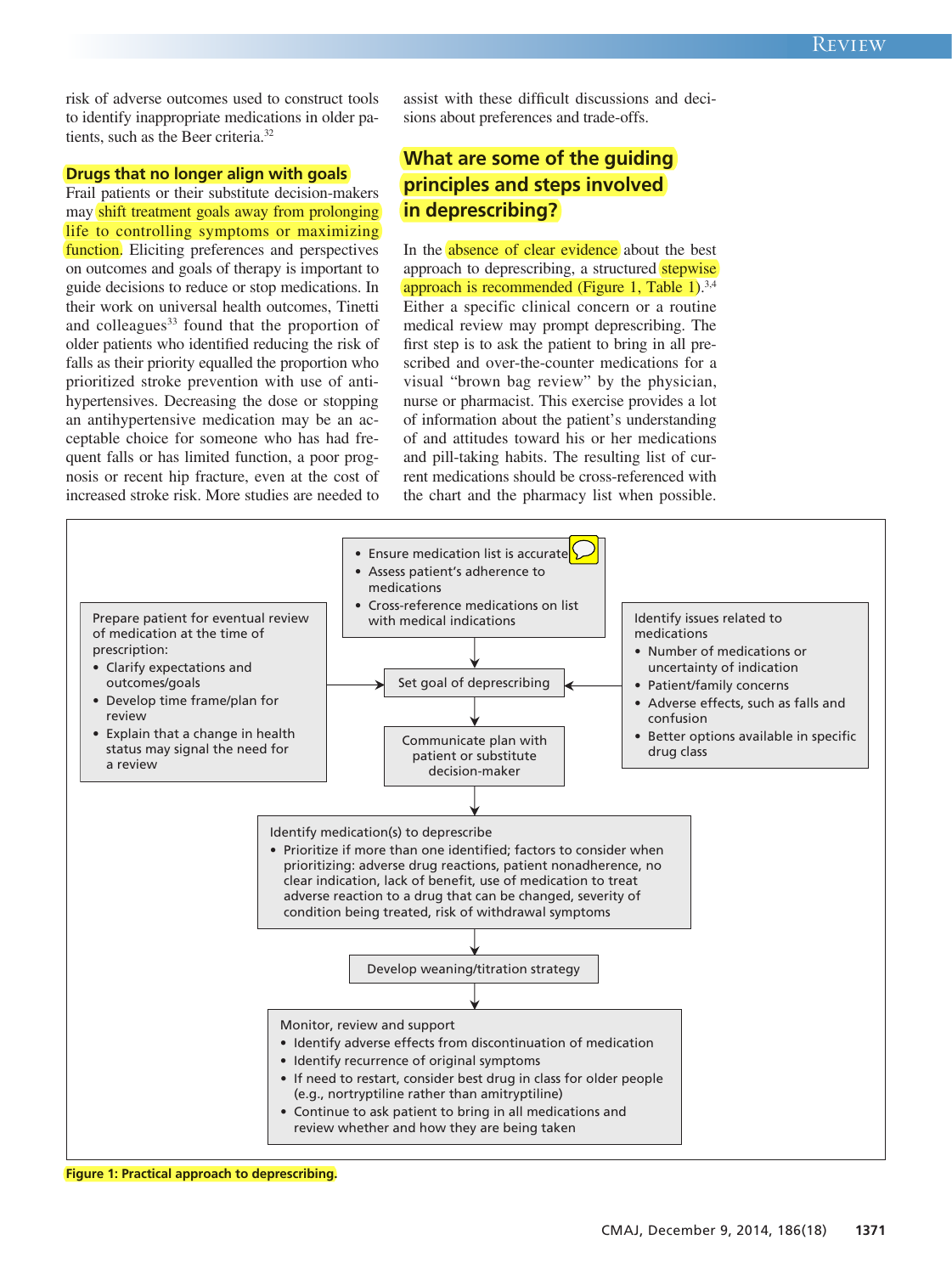Each medication should be classified according to indication. Medications without a current, credible indication and medications duplicated for the same indication are candidates for deprescribing. In addition, the appropriateness of drug choice and dose within each class of medications may be evaluated at this point and modified if required. A number of tools (Table 2) are available to assist with identifying inappropriate medications32,34–40 and, occasionally, relevant medications that need to be started.36

Often patients will have stopped taking a prescribed medication on their own volition. It is necessary to understand why and to evaluate the justification for continuing with the prescription or not. Medications not being taken regularly are candidates for discontinuation if there are no evident health consequences resulting from the nonadherence.

Current medications should align with current goals of care. With older patients, discussions about goals of care need to be framed in terms of the patient's functional ability, clinical frailty and life expectancy. Predicting life expectancy remains as much the art of medicine as science. According to a recent systematic review of 16 potential prognostic indicators, 10 predicted greater than 50% mortality, but only 3 predicted greater than 80% risk in the highest risk group.<sup>41</sup> Tools focusing on severity of frailty, such as the Clinical Frailty Scale, $12,42$  provide general prognostic information that may help to identify patients with limited life expectancy.

As part of the discussion about goals of care, it is important to clarify the patient's preferences for trade-offs between risk reduction (e.g.,"I want to avoid a stroke at all costs") and symptom management (e.g., "I want help with my pain") or between disease-specific targeted goals (e.g., "Please lower

| Table 1: Examples of medications to possibly deprescribe at certain steps of medication review <sup>3,4*</sup> |                                                                                                                                        |                                                                                                                                                                                                           |  |  |
|----------------------------------------------------------------------------------------------------------------|----------------------------------------------------------------------------------------------------------------------------------------|-----------------------------------------------------------------------------------------------------------------------------------------------------------------------------------------------------------|--|--|
| Reason to stop medication<br>or decrease dose                                                                  | <b>Examples</b>                                                                                                                        | Comment                                                                                                                                                                                                   |  |  |
| Noncompliance without<br>negative health effect                                                                | • Antihypertensive<br>• Oral diabetic medication                                                                                       | • Identified through careful visual review of<br>medications brought in by the patient and discussion<br>about his or her understanding of and attitudes<br>toward the medications and pill-taking habits |  |  |
| Taken incorrectly without<br>negative health effect (or<br>without benefit)                                    | • Puffers: some delivery systems are<br>easier to use by older patients                                                                | • In some circumstances, use can be corrected by<br>showing patient how to use an aerochamber                                                                                                             |  |  |
| Not indicated or relative<br>contraindication                                                                  | • Statin for primary prevention                                                                                                        | • No evidence for benefit in older patients                                                                                                                                                               |  |  |
|                                                                                                                | • Docusate                                                                                                                             | • Insufficient evidence for benefit to recommend or<br>not recommend                                                                                                                                      |  |  |
|                                                                                                                | • Calcium-channel blocker in patient<br>with systolic heart failure                                                                    |                                                                                                                                                                                                           |  |  |
| No longer indicated                                                                                            | • Bisphosphonate after 5 yr                                                                                                            | • No evidence of effectiveness after 5 yr of continuous<br>treatment                                                                                                                                      |  |  |
|                                                                                                                | • Clopidogrel: as per guideline after<br>cute coronary syndrome                                                                        | • Treatment often extends beyond quideline<br>recommendations                                                                                                                                             |  |  |
|                                                                                                                | · Benzodiazepine<br>• NSAID<br>$\bullet$ PPI                                                                                           | • Intended for short-term use but susceptible to<br>"prescribing inertia" (tendency to automatically<br>renew a medication even when the original<br>indication is no longer present)                     |  |  |
|                                                                                                                | • Cholinesterase inhibitor (e.g., in<br>patient with very limited prognosis)                                                           | • Patient moves to terminal phase of illness                                                                                                                                                              |  |  |
| Inappropriate choice for<br>geriatric patient                                                                  | • Digoxin > 125 $\mu$ g/d <sup>34</sup>                                                                                                | • Risk of toxicity with age-related decline in renal function                                                                                                                                             |  |  |
|                                                                                                                | • Amitriptyline <sup>34</sup>                                                                                                          | • Risk of falls and fractures                                                                                                                                                                             |  |  |
| No longer aligns with goals<br>of care or life expectancy                                                      | • Statin in patient with limited life<br>expectancy $(< 5 yr)$<br>• Bisphosphonate in patient with<br>limited life expectancy (< 2 yr) |                                                                                                                                                                                                           |  |  |
|                                                                                                                | • Coumadin: decision requires<br>discussion with patient about risk-<br>benefit balance                                                | • No current evidence to guide at what point age-<br>related risk outweighs benefit; frailty and expected<br>life expectancy may be more relevant factors                                                 |  |  |

Note: NSAID = nonsteroidal anti-inflammatory drug, PPI = proton pump inhibitor, START = screening tool to alert doctors to the right treatment. \*START criteria may identify medications that a patient should be taking but is not.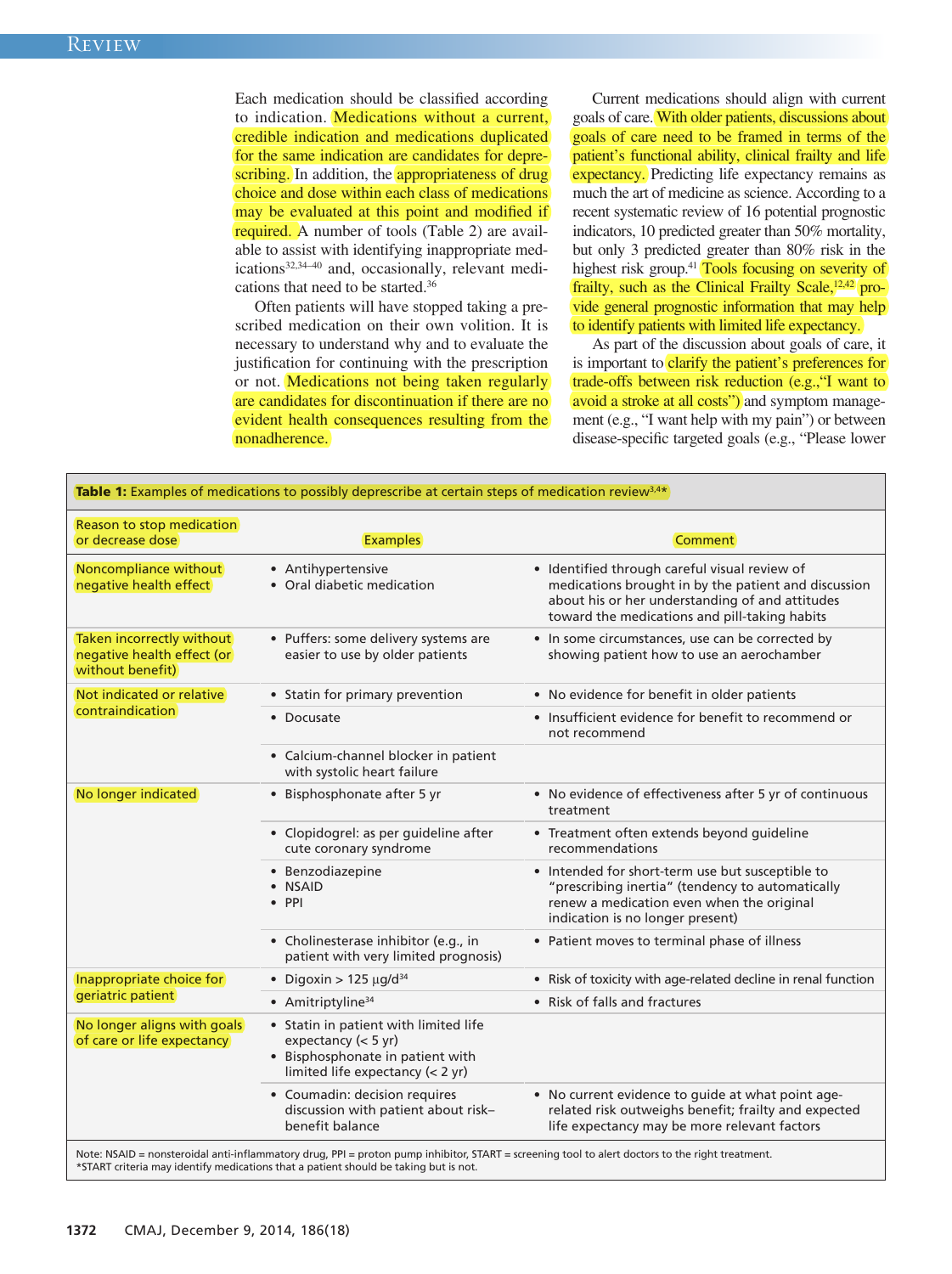my blood pressure") and universal goals ("Please keep me as independent as possible"). As goals of care evolve from disease-specific to more universal ones, understanding the relative contribution of chronic conditions to universal outcomes such as self-rated health, functioning, symptom burden and mortality can help to elicit priorities and guide clinical decisions.43

Once a decision to deprescribe a drug is made, engaging the patient or caregiver in the plan is important. A number of medications require tapering. Health care providers, patients and caregivers need to monitor for withdrawal-related adverse events (Table 3). $44,45$  In some instances, it may be necessary to restart the medication.

# **What are some of the challenges and barriers to deprescribing?**

Establishing a successful deprescribing plan takes time and open discussion between the physician and the patient, which does not always occur. Studies on the topic identify several barri-

| Table 2: Examples of tools to assist with medication review and deprescribing <sup>35</sup>                                                                                                                                  |                                                                                                                                                                       |                                                                                                                                                             |                                                                                                                                                                                                                                    |  |
|------------------------------------------------------------------------------------------------------------------------------------------------------------------------------------------------------------------------------|-----------------------------------------------------------------------------------------------------------------------------------------------------------------------|-------------------------------------------------------------------------------------------------------------------------------------------------------------|------------------------------------------------------------------------------------------------------------------------------------------------------------------------------------------------------------------------------------|--|
| Tool                                                                                                                                                                                                                         | Description                                                                                                                                                           | Level of evidence                                                                                                                                           | Comments                                                                                                                                                                                                                           |  |
| Beers criteria <sup>32</sup>                                                                                                                                                                                                 | List of drugs of concern in<br>geriatric care and associated<br>quality of evidence and<br>strength of recommendation                                                 | Consensus of expert panel<br>using Delphi technique;<br>strong link between<br>medications on the list and<br>poor patient outcomes<br>confirmed in studies | Many of the drugs are<br>older and out of use;<br>excludes drugs of concern<br>with insufficient evidence                                                                                                                          |  |
| STOPP <sup>34</sup>                                                                                                                                                                                                          | Screening tool with 65<br>indicators; focuses on<br>drug-drug and drug-disease<br><b>interactions</b>                                                                 |                                                                                                                                                             | Items groups by physiologic<br>systems and by drug class;<br>short time to complete                                                                                                                                                |  |
| START <sup>36</sup>                                                                                                                                                                                                          | Screening tool to identify<br>possible prescribing omissions                                                                                                          |                                                                                                                                                             | Similar to STOPP in<br>structure: it does not relate<br>to deprescribing but may<br>help optimize medications                                                                                                                      |  |
| Anticholinergic risk scale (ARS) <sup>37</sup>                                                                                                                                                                               | Ranked categorical list of<br>commonly prescribed<br>medications with<br>anticholinergic potential                                                                    | Statistically significant<br>correlation between higher<br>ARS scores and increased<br>risk of anticholinergic<br>adverse effects                           | May help identify<br>medications contributing to<br>adverse effects such as<br>confusion, urinary<br>retention                                                                                                                     |  |
| ARMOR <sup>38</sup>                                                                                                                                                                                                          | Algorithm that prompts<br>review of drug classes,<br>interactions, functional<br>status, systems review and<br>reassess status                                        | Tested in only 1 nursing<br>facility                                                                                                                        | Can be used to assess<br>medications, initial<br>assessment, falls or<br>behavioural disturbance,<br>and rehabilitation potential                                                                                                  |  |
| Geriatric-palliative method <sup>39</sup>                                                                                                                                                                                    | Consensus-based flowchart to<br>reduce polypharmacy                                                                                                                   | Applied in 6 geriatric<br>nursing departments,<br>(119 patients); significant<br>reduction in mortality,<br>hospital admissions and cost                    |                                                                                                                                                                                                                                    |  |
| <b>Prescribing Optimization Method40</b>                                                                                                                                                                                     | 6 questions to guide general<br>practitioners to address<br>under-treatment, adherence,<br>inappropriate drugs, adverse<br>drug reactions, interactions<br>and dosing | Improvement in optimal<br>prescribing by 45 physicians<br>when applied to a patient<br>case history                                                         |                                                                                                                                                                                                                                    |  |
| Choosing Wisely Canada (www.)<br>choosingwisely canada.org/<br>recommendations/canadian-<br>geriatrics-society-2/) and Choosing<br>Wisely (www.choosingwisely.org/<br>doctor-patient-lists/american-<br>qeriatrics-society/) | Management<br>recommendations from the<br>American and Canadian<br>Geriatrics Societies                                                                               | Expert opinion based on<br>variety of evidence levels                                                                                                       | Recommendations may<br>advise against use of specific<br>medications in older<br>patients or advise on<br>treatment targets that could<br>facilitate deprescribing<br>(e.g., hemoglobin A <sub>1c</sub> target<br>and oral agents) |  |

Note: ARMOR = assess, review, minimize, optimize, reassess; START = screening tool to alert doctors to the right treatment; STOPP = screening tool of older persons' potentially inappropriate prescriptions.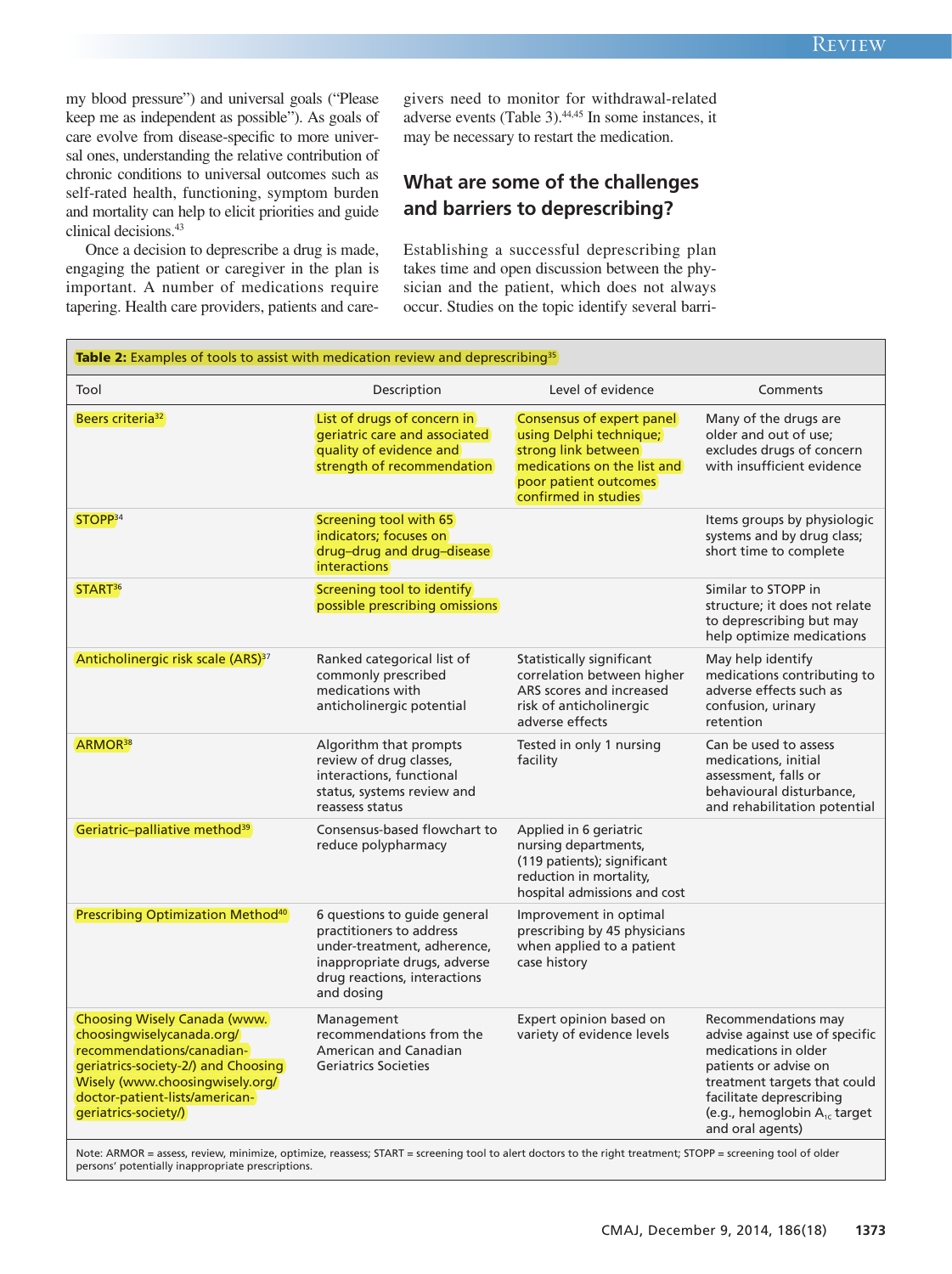ers in attitude and practice to be overcome by both physician and patient.

Schuling and colleagues<sup>46</sup> conducted focus groups with Dutch general practitioners to explore their feelings about and experiences with deprescribing for very old patients with multiple morbidities. They found that the physicians tended to dichotomize medications into symptomatic and preventive types. Physicians expressed more difficulty about withdrawing preventive medications because of the lack of evidence to inform patients about the specifics of risks and benefits with discontinuation and because of the challenge of discussions about life expectancy and quality of life. The general practitioners also expressed concern about stopping medications prescribed by medical specialists. They identified training in shared decision-making to elicit patient preferences and explicit rules for collaborating with medical specialists as potential ways to help them with deprescribing.

Reeve and colleagues $47$  published a systematic review of 21 studies related to medication cessation and patients' beliefs. Three themes emerged: beliefs about the appropriateness of the medication being deprescribed, concerns about

| Table 3: Medications commonly associated with withdrawal-related adverse events <sup>44,45</sup> |                                                                                                                                                                                                                                                                           |                                                                                                |  |  |
|--------------------------------------------------------------------------------------------------|---------------------------------------------------------------------------------------------------------------------------------------------------------------------------------------------------------------------------------------------------------------------------|------------------------------------------------------------------------------------------------|--|--|
| Medication                                                                                       | Effect of discontinuation*                                                                                                                                                                                                                                                | Withdrawal-related<br>manifestations                                                           |  |  |
| <b>Increased risk of</b><br>discontinuation syndrome                                             |                                                                                                                                                                                                                                                                           |                                                                                                |  |  |
| Antianginal agent                                                                                | Recurrence                                                                                                                                                                                                                                                                | Angina                                                                                         |  |  |
| <b>Anticonvulsant</b>                                                                            | Withdrawal, recurrence                                                                                                                                                                                                                                                    | Anxiety, depression, seizures                                                                  |  |  |
| <b>Benzodiazepine</b>                                                                            | Withdrawal, rebound, recurrence:<br>common strategy is to taper by 10%<br>of the dose every 1-2 wk until the<br>dose is at 20% of the original dose,<br>then taper by 5% every 2-4 wk                                                                                     | Seizures, agitation, anxiety,<br>delirium, insomnia                                            |  |  |
| Beta-blocker                                                                                     | Rebound, recurrence                                                                                                                                                                                                                                                       | Angina, hypertension, acute<br>coronary syndrome, tachycardia                                  |  |  |
| Corticosteroid                                                                                   | Withdrawal, rebound, recurrence<br>if used long term                                                                                                                                                                                                                      | Anorexia, hypotension, nausea,<br>suppression of the<br>hypothalamic-pituitary-adrenal<br>axis |  |  |
| <b>Decreased risk of</b><br>discontinuation syndrome                                             |                                                                                                                                                                                                                                                                           |                                                                                                |  |  |
| <b>ACE</b> inhibitor                                                                             | Recurrence                                                                                                                                                                                                                                                                | Heart failure, hypertension                                                                    |  |  |
| Antipsychotic                                                                                    | Withdrawal, recurrence:<br>• When used for behavioural and<br>psychiatric symptoms of<br>dementia, taper dose with goal<br>to stop drug every 3 mo or more<br>if clinically appropriate (taper by<br>25% every 1-2 wk)<br>• Some behaviours decline as<br>disease worsens | Dyskinesias, insomnia, nausea,<br>restlessness                                                 |  |  |
| Anticholinergic                                                                                  | Withdrawal                                                                                                                                                                                                                                                                | Anxiety, nausea, vomiting,<br>headaches, dizziness                                             |  |  |
| <b>Digoxin</b>                                                                                   | Recurrence: patients can usually be<br>followed for signs and symptoms<br>of heart failure and medication<br>restarted as needed                                                                                                                                          | Heart failure, tachycardia                                                                     |  |  |
| <b>Diuretic</b>                                                                                  | Recurrence                                                                                                                                                                                                                                                                | Heart failure, hypertension,<br>edema                                                          |  |  |
| Narcotic analgesia                                                                               | Withdrawal: if medication used<br>long term, tapering will decrease<br>risk of physical withdrawal                                                                                                                                                                        | Abdominal cramping, anxiety,<br>chills, diaphoresis, diarrhea,<br>insomnia                     |  |  |
| Note: ACE = angiotensin-converting enzyme.                                                       |                                                                                                                                                                                                                                                                           |                                                                                                |  |  |

\*Recurrence = recurrence of original symptoms, withdrawal = symptoms associated with withdrawal, rebound = recurrent symptoms that are worse than the original symptoms.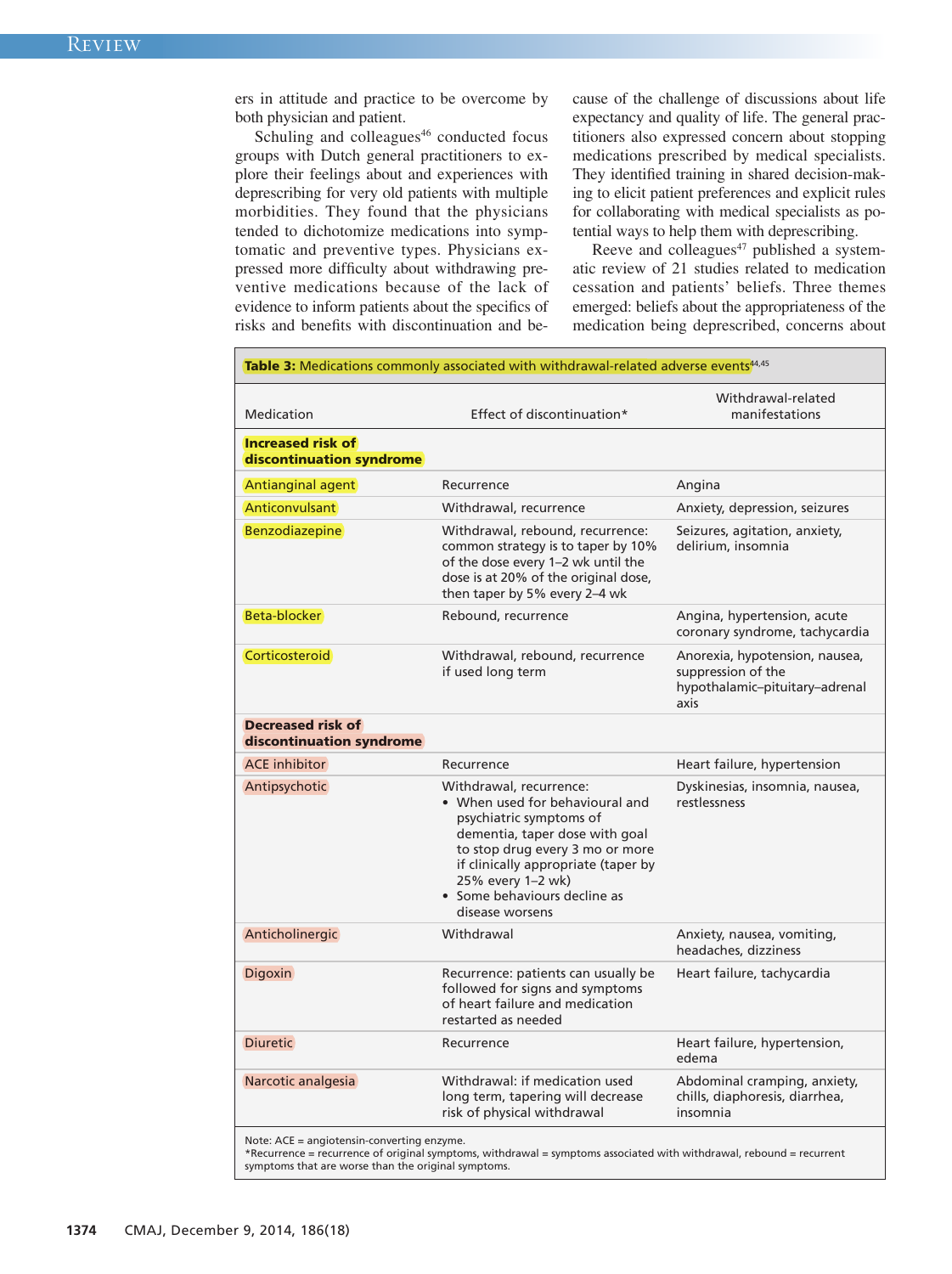the process for cessation, and attitudes of family and physicians about the deprescribing process. Not surprisingly, patients' beliefs that the prescribed medication was doing something or was "better than doing nothing" presented barriers to stopping the medication, whereas beliefs that the medication was no longer appropriate enabled cessation. Patients reported that ensuring the process for deprescribing was monitored, supported and suitably paced assisted discontinuation, as did good relationships with the physicians and support of family over the process.

Recognition of terminal illness is an important reason to review goals of care and medications. However, even when faced with a terminal illness, some patients will be concerned about stopping medications they have been taking for years, especially when a physician in the past has stressed its importance. One example may be stopping a medication for the primary prevention of cardiovascular disease, even though there is little evidence to support its use in individuals aged over 80 years and even less evidence in those aged over 90. A randomized controlled trial is currently under way to determine whether there is a difference in survival time and quality of life between patients with advanced life-limiting illness whose statins are discontinued and those whose statins are continued (ClinicalTrials.gov trial no. NCT01415934).

Medications commonly used in palliative and end-of-life care can have adverse effects such as confusion, drowsiness, constipation and fatigue. To optimize the use of these medications, it may be prudent to minimize the use of other medications that could potentially worsen these effects. For example, ferrous gluconate may no longer provide achievable benefit for anemia but may exacerbate constipation caused by opiates.

Paradoxically, stopping a medication with a previously unrecognized adverse effect can sometimes improve overall function and change the short-term outlook at end of life. Although not well described in the literature, many physicians caring for patients with end-stage heart failure have had the experience of patients rallying with short-term improvement when high doses of cardiac medications are stopped or decreased because of apparently imminent death.

These practical lessons reinforce the importance of understanding the current indication for each medication prescribed to an older patient and a readiness to review and deprescribe as appropriate.

### **Unanswered questions**

Which approach to deprescribing is most effective in improving clinical outcomes? Most approaches seem to involve a pharmacist and prescriber. Available study interventions are too heterogenous or poorly described to permit comparisons between approaches.

How effective are medication reviews in improving patient-centred results such as quality of life? Most existing trials fail to measure outcomes such as improved functioning and are of too short a duration or too small a size to show significant clinical improvements with deprescribing.

Does primary prevention of cardiovascular disease at end of life improve quality of life? Studies looking at the role of statins in end-oflife care are underway.

#### **References**

- 1. Principles of prescribing for elderly people. *BPJ* 2008;11:10-3. Available: www.bpac.org.nz/BPJ/2008/February/prescribing .aspx (accessed 2014 Aug 20).
- 2. Medication use and the elderly (update 2000) [policy]. Ottawa: Canadian Medical Association; 2000. Available: http://policy base.cma.ca/dbtw-wpd/PolicyPDF/PD01-04.pdf (accessed 2014 Aug 20).
- 3. Montastruc JL, Montastruc F. Prescribe, but also know how to "deprescribe." *Prescrire Int* 2013;22:192.
- 4. Woodward M. Deprescribing: achieving better health outcomes for older people through reducing medications. *J Pharm Pract* Res 2003;33:323-8.
- 5. Cross C. Introducing deprescribing into culture of medication. *CMAJ* 2013;185:E606.
- 6. Claxton AJ, Cramer J, Pierce C. A systematic review of the associations between dose regimens and medication compliance. *Clin Ther* 2001;23:1296-310.
- 7. Hamilton HJ, Gallagher PF, O'Mahony D. Inappropriate prescribing and adverse drug events in older people. *BMC Geriatr* 2009;9:5.
- 8. Tamura BK, Bell CL, Inaba M, et al. Outcomes of polypharmacy in nursing home residents. *Clin Geriatr Med* 2012;28:217-36.
- 9. Lai SW, Liao KF, Liao CC, et al. Polypharmacy correlates with increased risk for hip fracture in the elderly: a population-based study. *Medicine (Baltimore)* 2010;89:295-9.
- 10. Huang ES, Karter AJ, Danielson KK, et al. The association between the number of prescription medications and incident falls in a multi-ethnic population of adult type-2 diabetes patients: the diabetes and aging study. *J Gen Intern Med* 2010;25:141-6.
- Ramage-Morin PL. Medication use among senior Canadians. *Health Rep* 2009;20:37-44.
- 12. Rockwood K, Stadnyk K, MacKnight C, et al. A brief clinical instrument to classify frailty in elderly people. *Lancet* 1999; 353:205-6.
- 13. Gnjidic D, Le Couteur DG, Kouladjian L, et al. Deprescribing trials: methods to reduce polypharmacy and the impact on prescribing and clinical outcomes. *Clin Geriatr Med* 2012;28:237-53.
- 14. Tjia J, Velten SJ, Parsons C, et al. Studies to reduce unnecessary medication use in frail older adults: a systematic review. *Drugs Aging* 2013;30:285-307.
- 15. Steinman MA, Hanlon JT. Managing medications in clinically complex elders: "There's got to be a happy medium." *JAMA* 2010; 304:1592-601.
- 16. Iyer S, Naganathan V, McLachlan AJ, et al. Medication withdrawal trials in people aged 65 years and older: a systematic review. *Drugs Aging* 2008;25:1021-31.
- 17. Koller K, Rockwood K. Frailty in older adults: implications for end-of-life care. *Cleve Clin J Med* 2013;80:168-74.
- 18. Gurwitz JH. The physics of geriatric pharmacotherapy: overcoming therapeutic inertia and momentum. *Am J Med* 2012;125:523-4. 19. Desai R, Williams CE, Greene SB, et al. Medication errors during
- patient transitions into nursing homes: characteristics and association with patient harm. *Am J Geriatr Pharmacother* 2011;9:413-22.
- 20. Gleason KM, McDaniel MR, Feinglass J, et al. Results of the Medications at Transitions and Clinical Handoffs (MATCH) study: an analysis of medication reconciliation errors and risk factors at hospital admission. *J Gen Intern Med* 2010;25:441-7.
- 21. Turner J, Singhal N, Bell J. Opportunities for depresribing statins in patients with poor cancer prognosis. *J Palliat Med* 2013;16:1328.
- 22. Boyd CM, Darer J, Boult C, et al. Clinical practice guidelines and quality of care for older patients with multiple comorbid diseases: implications for pay for performance. *JAMA* 2005;294: 716-24.